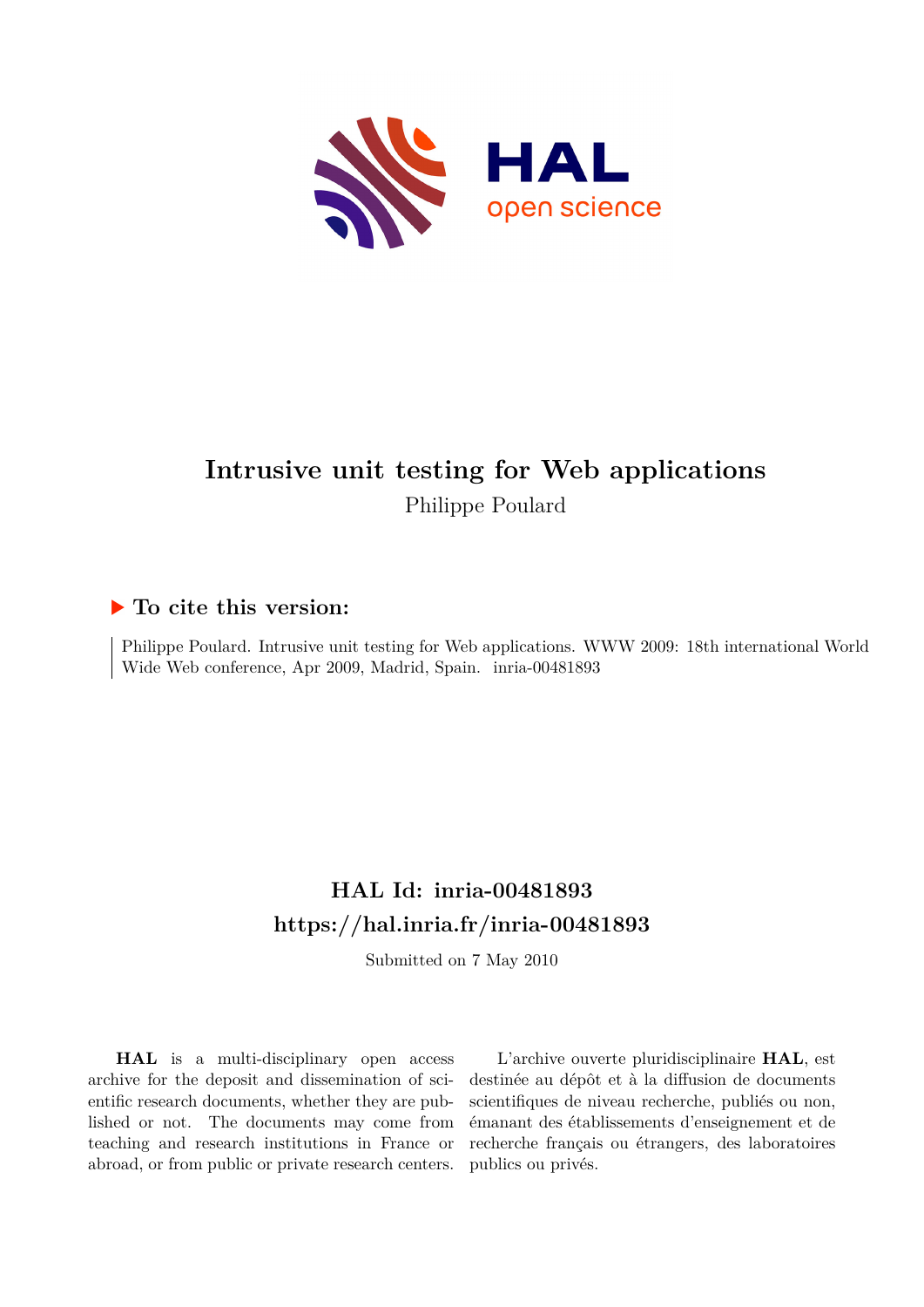by Philippe Poulard



April 20-24,  $WW$   $W$   $2009$  Madrid, Spain **MADRID**!SPAIN

# **Intrusive unit testing for Web applications**

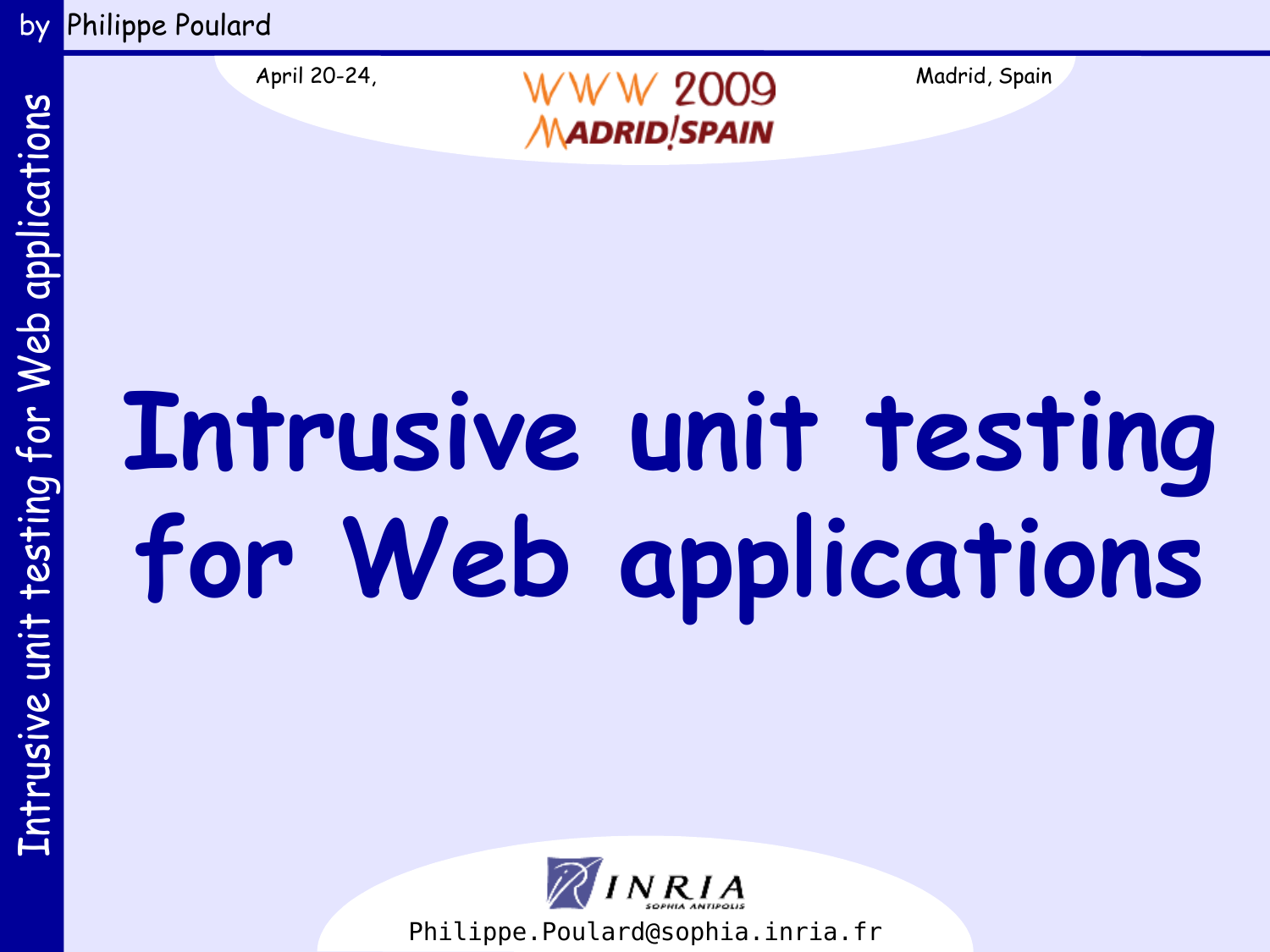# Testing a Web application:

User operations:

- •Get the welcome page
- •Click on a link
- •Fill a form
- •Check the pages
- •etc

Features expected:

- •Support of Javascript/AJAX
- •Multiples windows/frames
- •Forms, prompts, alerts
- •etc

Operations to perform by a robot:

- ▪A robot can replay the tests
- **A** robot won't complain

▪A robot doesn't make mistakes (except those of the test designer)

▪So far, a robot can't check what really happened server-side, except by checking the response sent to the client

> WUnit can ! (yes we can !)

Intrusive unit testing for Web applications

Intrusive unit testing for Web applications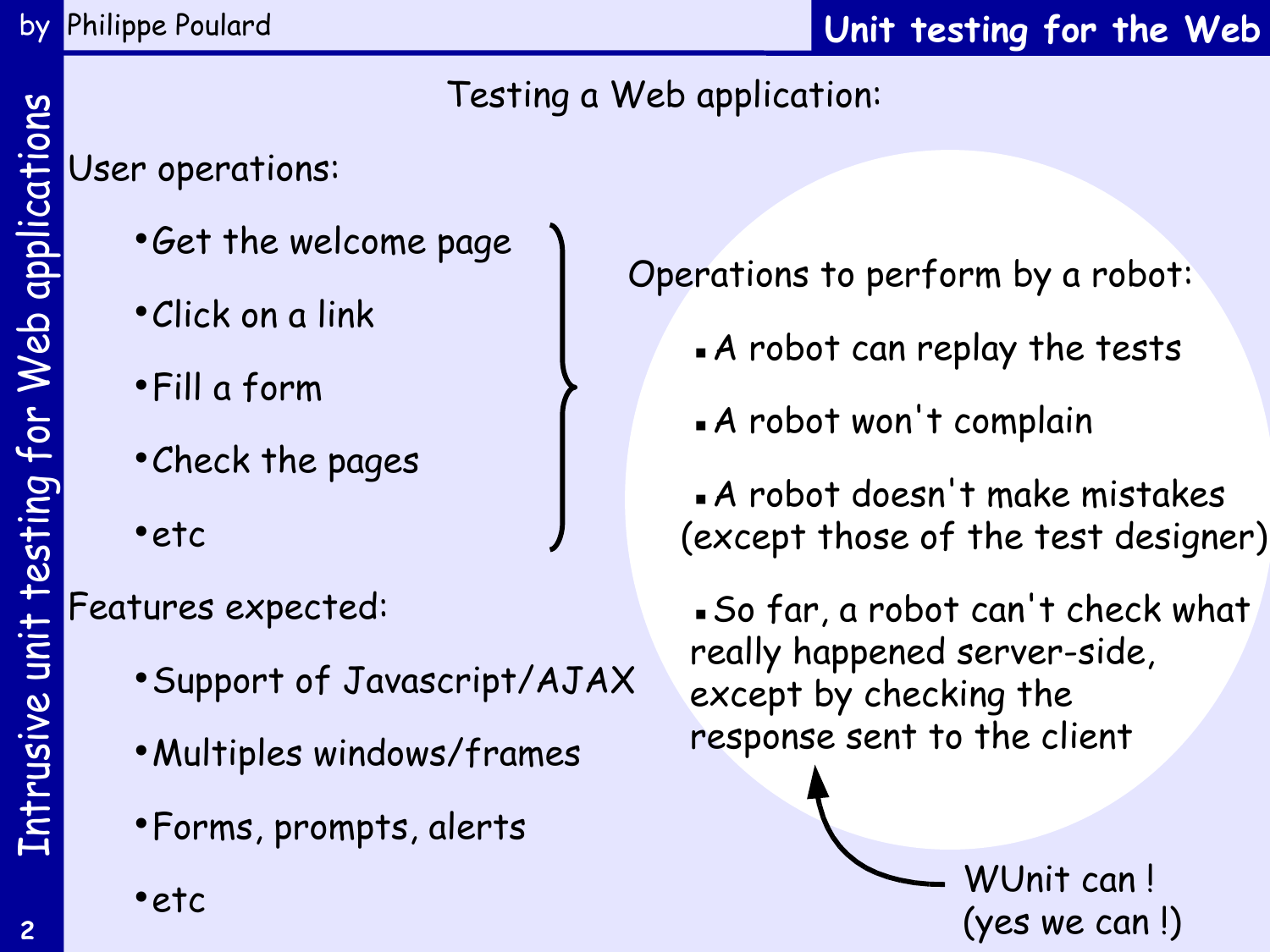# ✔ XML/XPath

- → Require basic XSLT knowledge
- → Lots of XML libraries already available

# ✘ Not designed for low-level tests

- (does my Javascript/CSS hack works in IE and Firefox ?)
- Use Selenium instead

# ✔ Tests-driven development

→ Write your tests BEFORE coding the Web app

# ✔ **Intrusive**: can act on server-side components (user session, request, response, Web application, servlet)

- AFAIK, no other tool can do that
- $\rightarrow$  Examine what happens in the server
- $\rightarrow$  Update server components, GET the page that render them (REAL UNIT TEST)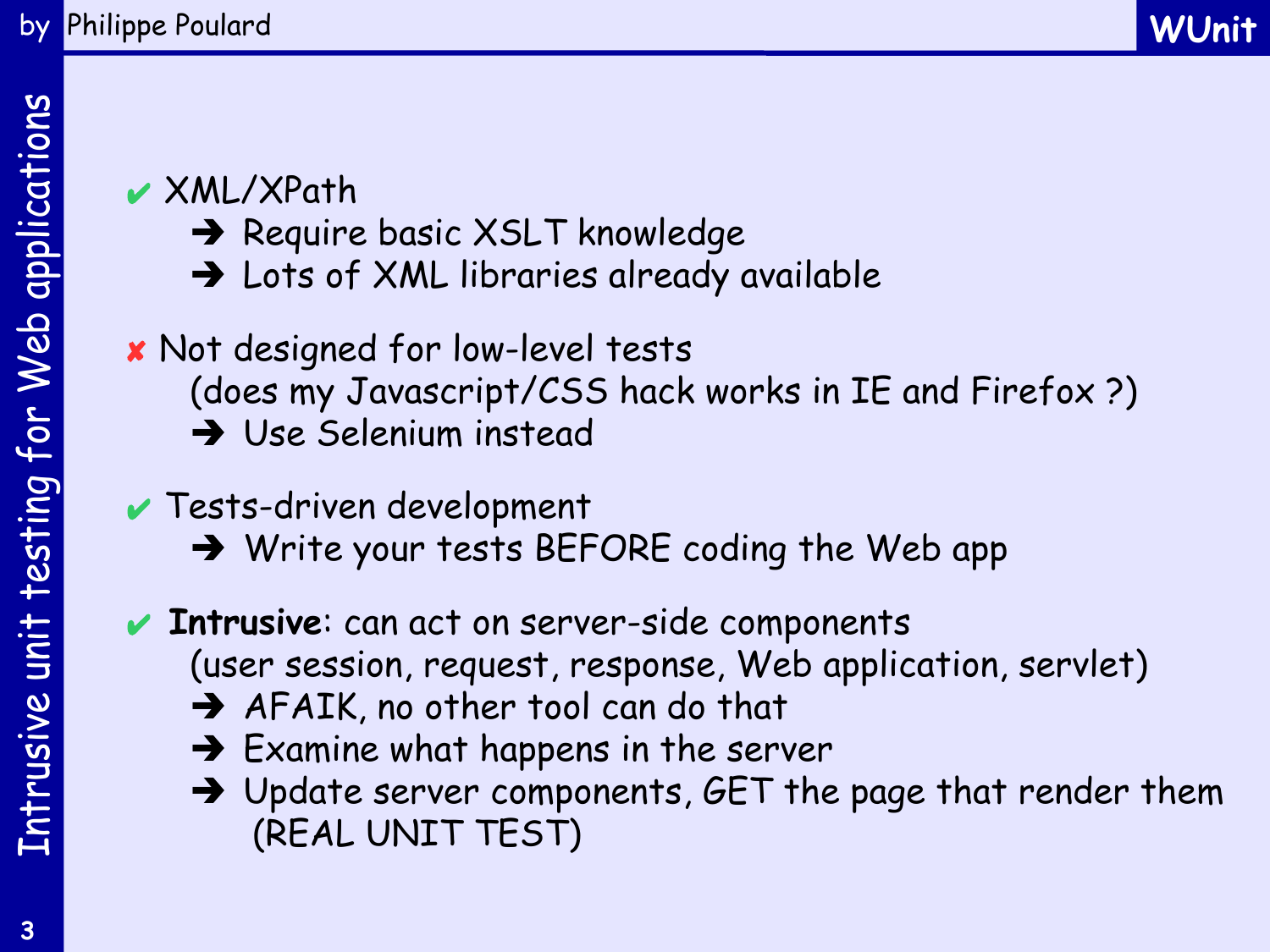# . Non-intrusive mode

Start a conversation with a real server (Apache, Tomcat, PHP, etc): <wunit:conversation> <!--your tests here-->

</wunit:conversation>

# Wunit gives you the control of the Web client

# ▪Intrusive mode

## Start a conversation with an emulator (servlets only):

<wunit:conversation application="file:///path/to/webapps/hello/WEB-INF/web.xml" uri="http://www.example.com/"> <!--your tests here--> </wunit:conversation>

# WUnit gives you the control of:

- . the Web client
- . the Web server (for the host specified in  $euri)$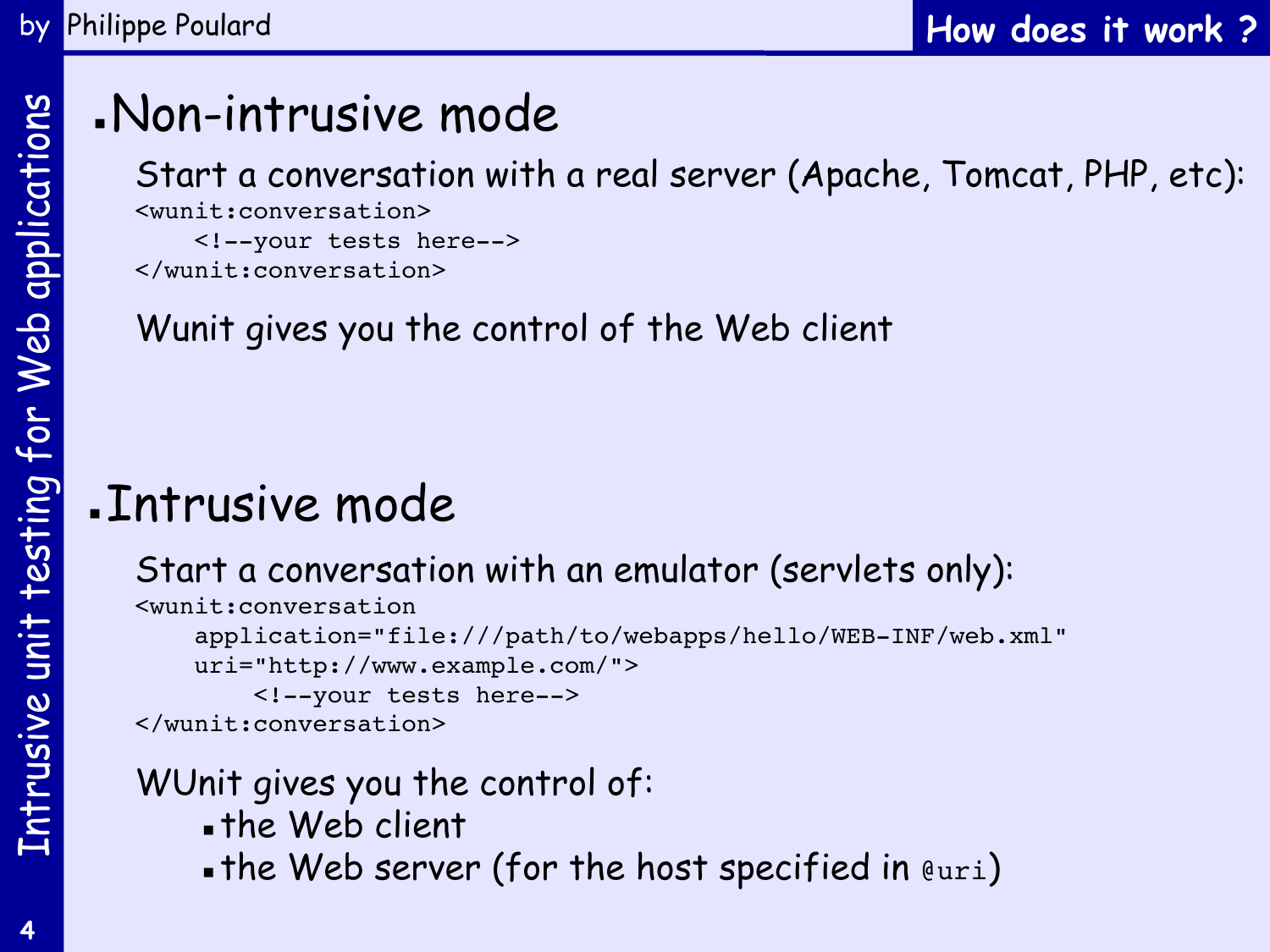#### ▪GET a page:

<wunit:GET url="http://www.example.com/index.html?who=John Doe"/>

▪Click a link: <wunit:click target="**{\$wunit:document//A[@href][2]}**"/>

▪Fill a form: <wunit:fill-form form="**{\$wunit:document//FORM[@name='login']}**"> <xcl:param name="user" value="Bill"/> <xcl:param name="password" value="Sesame"/> </wunit:fill-form>

# ▪POST datas:

```
<wunit:POST url="http://www.example.com/login.html"> 
     <xcl:param name="user" value="Bill"/>
     <xcl:param name="password" value="Sesame"/>
</wunit:POST>
```

```
▪Check HTTP headers (and cookies):
<xunit:assert-number-equals expected="200"
       result="{value($wunit:frame/@wunit:response-code)}"/>
<xunit:assert-string-equals expected="text/html"
       result="{string($wunit:frame/@wunit:mime-type)}"/>
```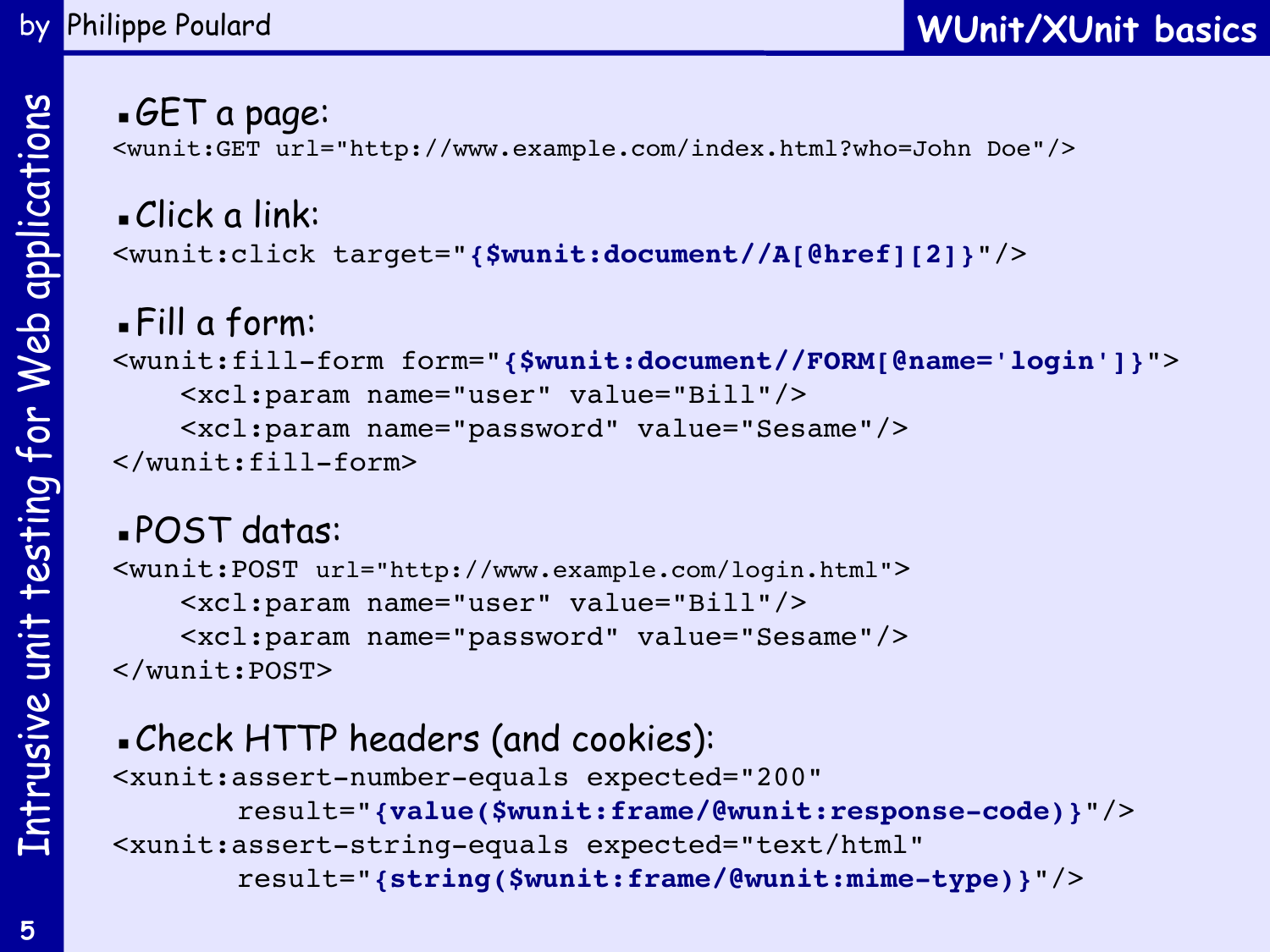#### by Philippe Poulard

**Modules in Active Tags and RefleX**

▪**WUnit** is just a module (a library) from a larger framework called **Active Tags** that allows to design XML-based applications.

▪**RefleX** is an implementation of **Active Tags** in **Java**.

Each module can define active tags <my:elem>, XPath functions my:funct(), XPath variables \$my:var, foreign attributes @my:attr, data types #my:data-types

Tag libraries available (from Active Tags and RefleX):

- ▪WUnit: <wunit:GET>, <wunit:click>, \$wunit:document, etc
- ▪XUnit: <xunit:test-case>, <xunit:assert-node-equals>, etc
- ▪XCL (the XML Control Language): <xcl:if>, <xcl:then>, <xcl:else>, <xcl:parse>, <xcl:transform> (XSLT), etc
- ▪I/O: io:file(), #io:input, etc
- ▪Web: <web:mapping>, \$web:session, #web:x-session, web:mime-type() ▪etc (SQL, XQuery...)

Hundreds of active materials are available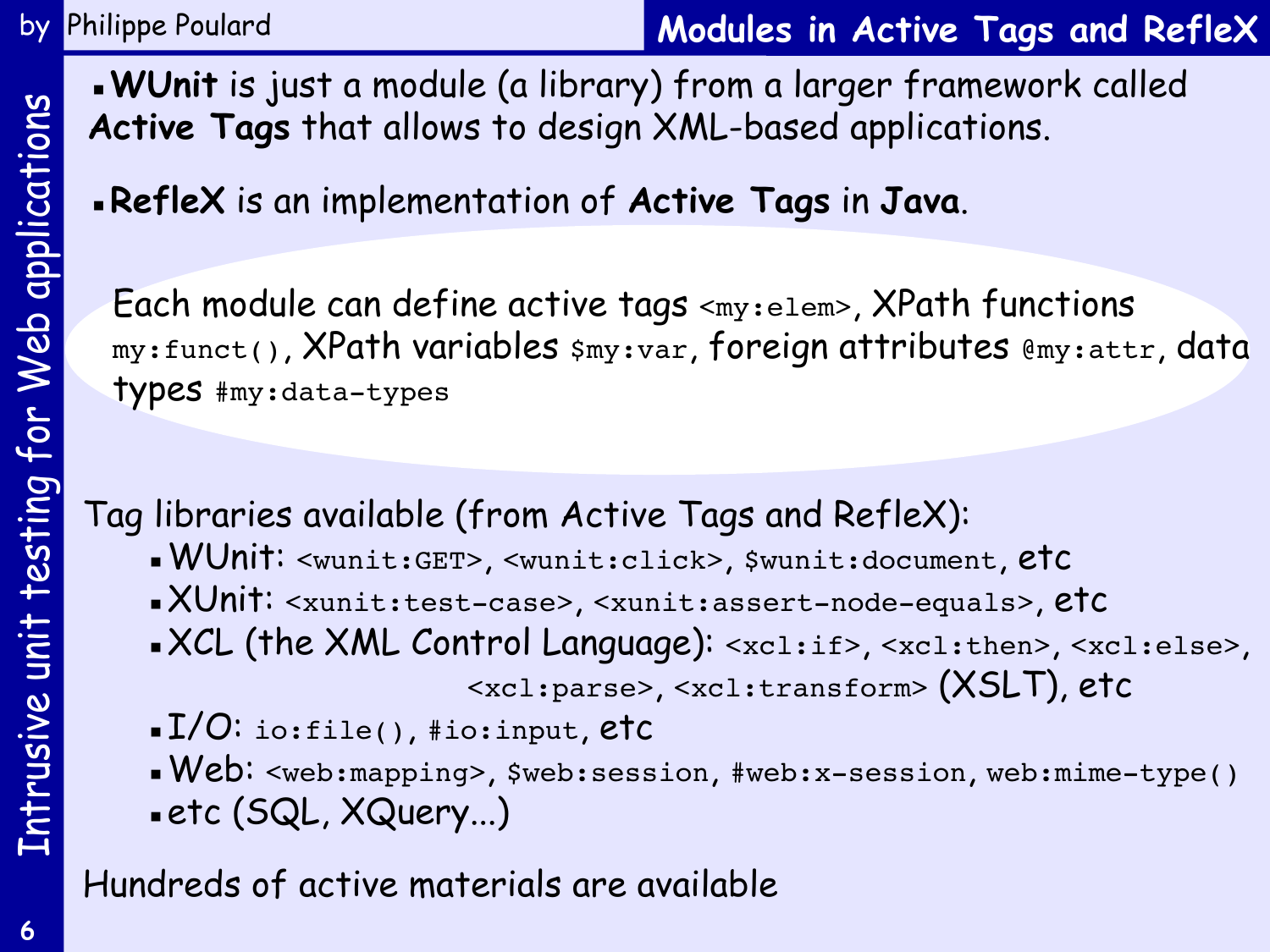# by Philippe Poulard

## **Screenshots of our Web application: an image gallery**



**7**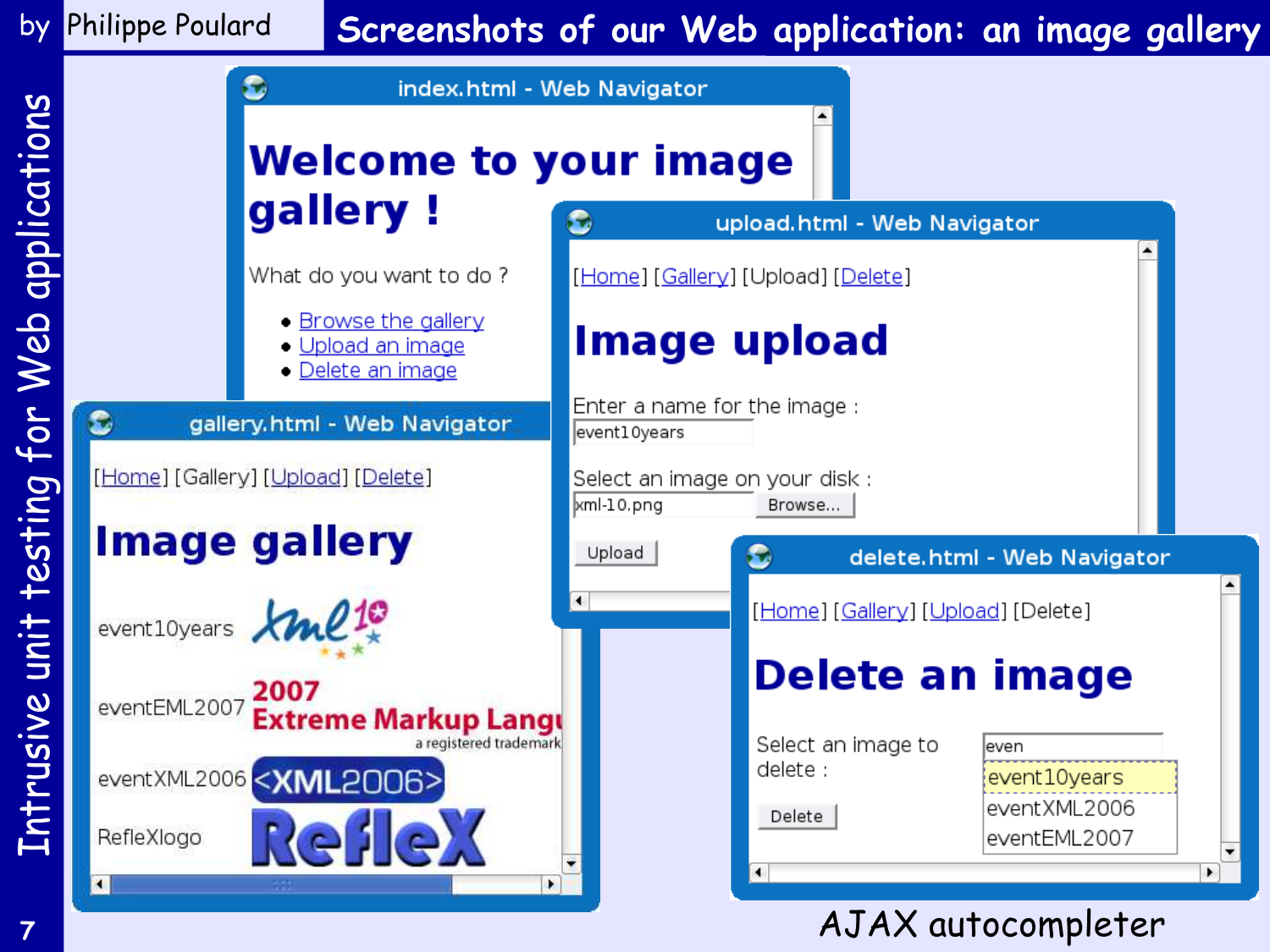```
<!--set the boundary of the test case-->
<xunit:test-case name="report/1-gallery-welcome" label="[Web] Welcome page">
     <!--start to discuss with the servlet emulator-->
     <wunit:conversation application="../webapp/WEB-INF/web.xml"
                         uri="http://www.example.com/">
         <!--get the welcome page hosted in our server emulator-->
         <wunit:GET url="http://www.example.com/"/>
        \langle!--do we have it ?
               we ask to the $wunit:frame predefined property
               what is the HTTP response code-->
         <xunit:assert-number-equals
             result="{ value( $wunit:frame/@wunit:response-code ) }"
             expected="200"/>
         <!--is it an HTML page ?-->
         <xunit:assert-string-equals
             result="{ string( $wunit:frame/@wunit:mime-type ) }"
             expected="text/html"/>
         <!--parse the static welcome page from the file system...-->
         <xcl:parse-html source="../webapp/index.html" name="expected"/>
         <!--...and compare it with those returned by the server.
                $wunit:document is a predefined property that refers to
                the DOM of the HTML document of the current page-->
         <xunit:assert-node-equals
             result="{ $wunit:document }"
             expected="{ $expected }"/>
     </wunit:conversation>
</xunit:test-case>
```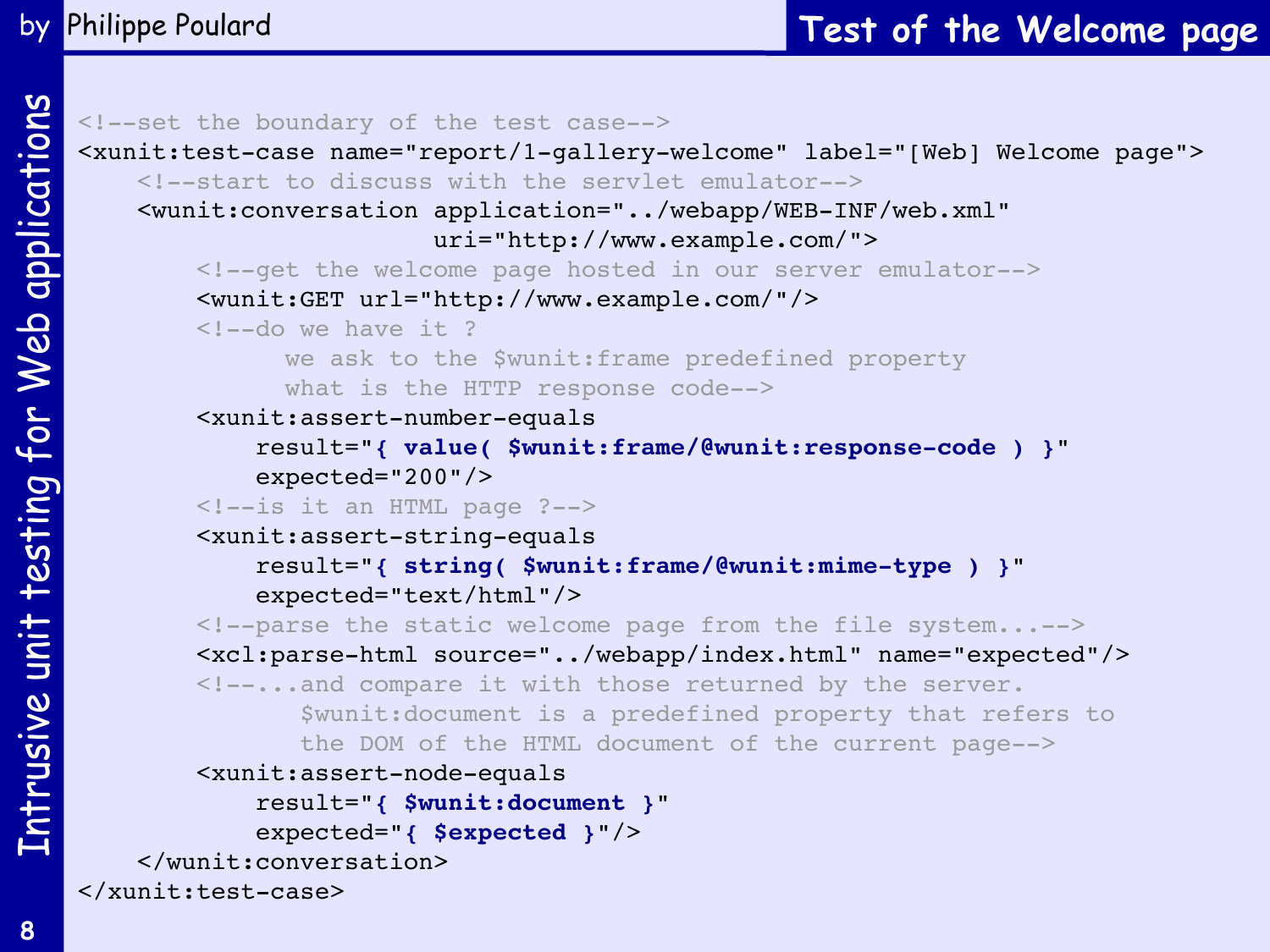# But, it is empty !?!

by Philippe Poulard

Yes, but let's store authoritatively some images in the user session (because this application works like this), and check how is rendered the page

```
<wunit:conversation application="../webapp/WEB-INF/web.xml"
                     uri="http://www.example.com/">
     <!--store directly some objects in the current session server-side
         (objects are stored as attributes) ;
         the objects stored are images from the file system-->
     <xcl:attribute referent="{ $wunit:session }"
                    name="item1" 
                    value="{ io:file( '../img/xml-10.png' ) }"/>
     <xcl:attribute referent="{ $wunit:session }"
                    name="item2"
                    value="{ io:file( '../img/xml2006-logo.png' ) }"/>
     <!--get the gallery page-->
     <wunit:GET url="http://www.example.com/gallery.html"/>
     <!--check the result:
                       .../...
     -->
```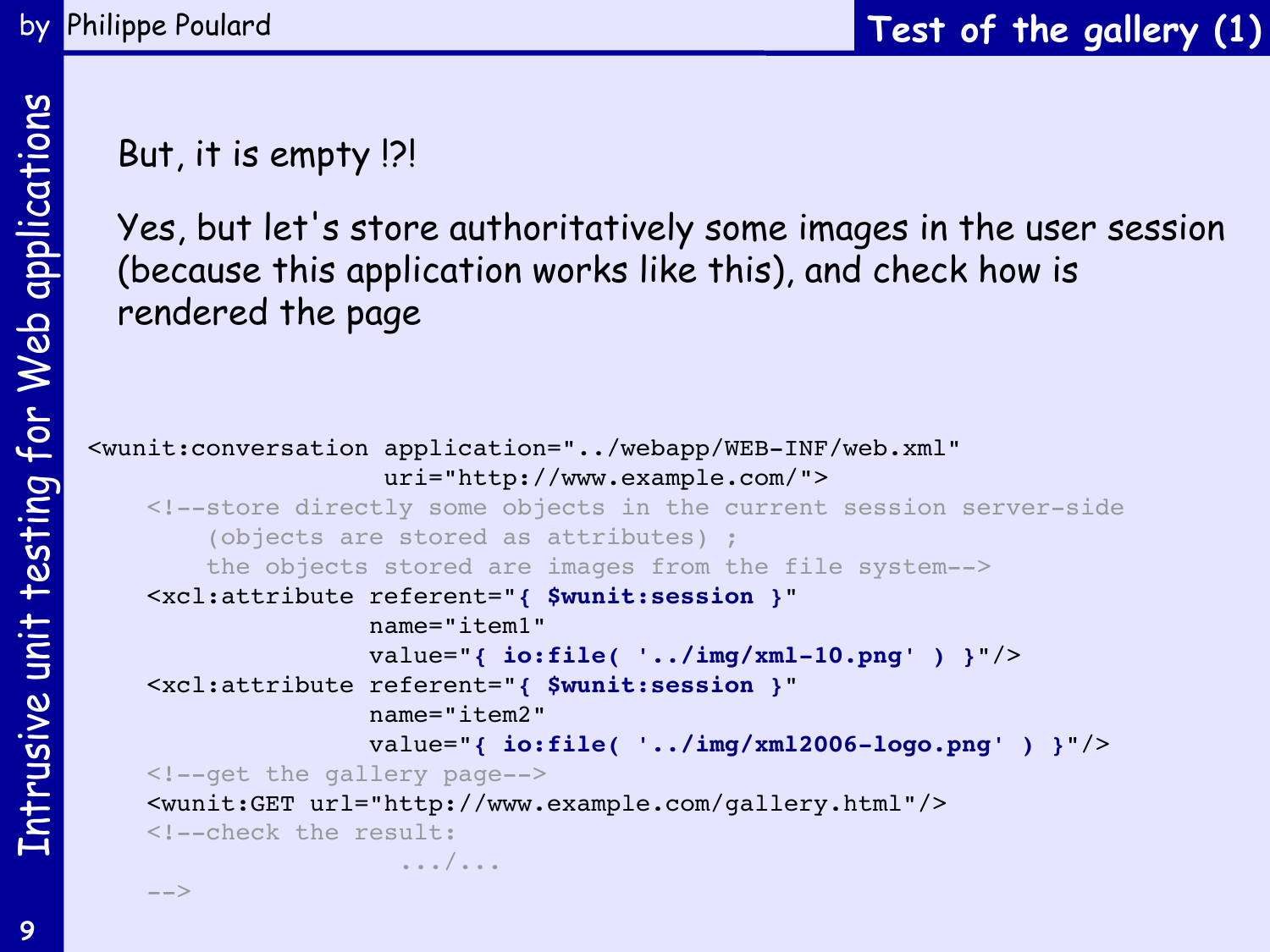$$-$$  .../...  $--&>$  <!--check what we GET:--> <xunit:assert-number-equals result="**{ value( \$wunit:frame/@wunit:response-code ) }**" expected="200"/> <xunit:assert-string-equals result="**{ string( \$wunit:frame/@wunit:mime-type ) }**" expected="text/html"/> <!--we should have 2 rows--> <xunit:assert-number-equals result="**{ count( \$wunit:document//TR ) }**" expected="2"/> <!--first row--> <xunit:assert-string-equals result="**{ \$wunit:document//TR[1]/TD[1] }**" expected="item1"/> <xunit:assert-string-equals result="**{ \$wunit:document//TR[1]/TD[2]/IMG/@src }**" expected="images/item1"/> <!--second row--> <xunit:assert-string-equals result="**{ \$wunit:document//TR[2]/TD[1] }**" expected="item2"/> <xunit:assert-string-equals result="**{ \$wunit:document//TR[2]/TD[2]/IMG/@src }**" expected="images/item2"/> </wunit:conversation>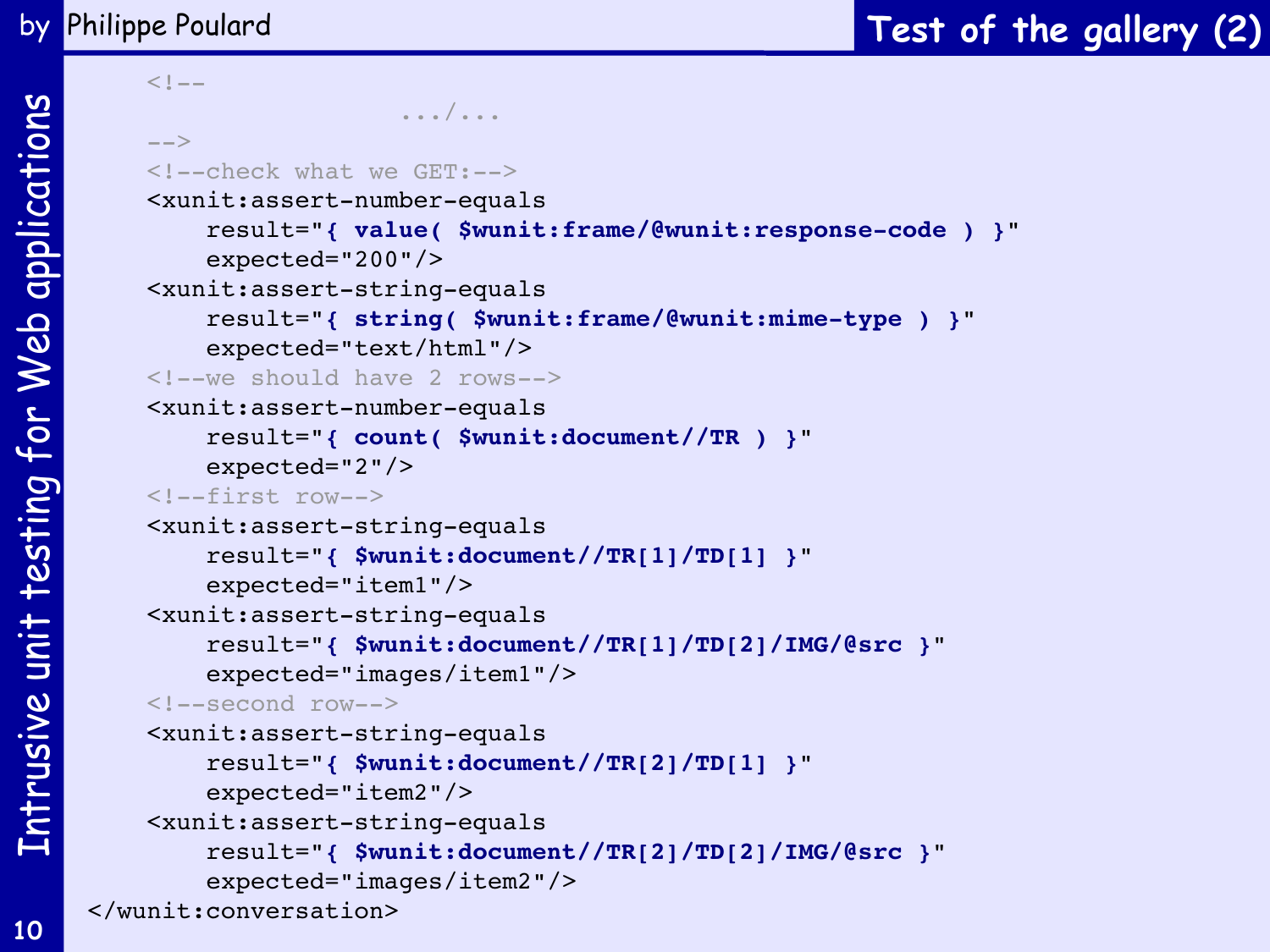#### Upload a file and test if it's in the Web server <!--fill the HTML form and POST it to the server--> <wunit:fill-form form="**{ \$wunit:document//FORM[@name='upload'] }**"> <!--the text input is a string--> <xcl:param name="imageName" value="test1"/> <!--the file to upload, just give it a file--> <xcl:param name="imageFile" value="**{ io:file( '../img/xml-10.png' ) }**"/> </wunit:fill-form> <!--check the message in the response page sent by the server--> xml-10.png uploaded. <xunit:assert-string-equals result="**{ normalize-space( \$wunit:document//BODY/DIV[1] ) }**" expected="xml-10.png uploaded."/> <!--check that the session object was created ; it contains a reference to a file stored in the server ; we just check the name of the file--> <xunit:assert-string-equals result="**{ name( value( \$wunit:session/@test1 ) ) }**" expected="xml-10.png"/>

# Other tests to consider:

- . The AJAX autocompleter (please refer to the RefleX web site)
- ▪A complete scenario (please refer to the RefleX web site)
- ▪Checking database updates: this could be perform with a direct SQL or XQuery query to the database.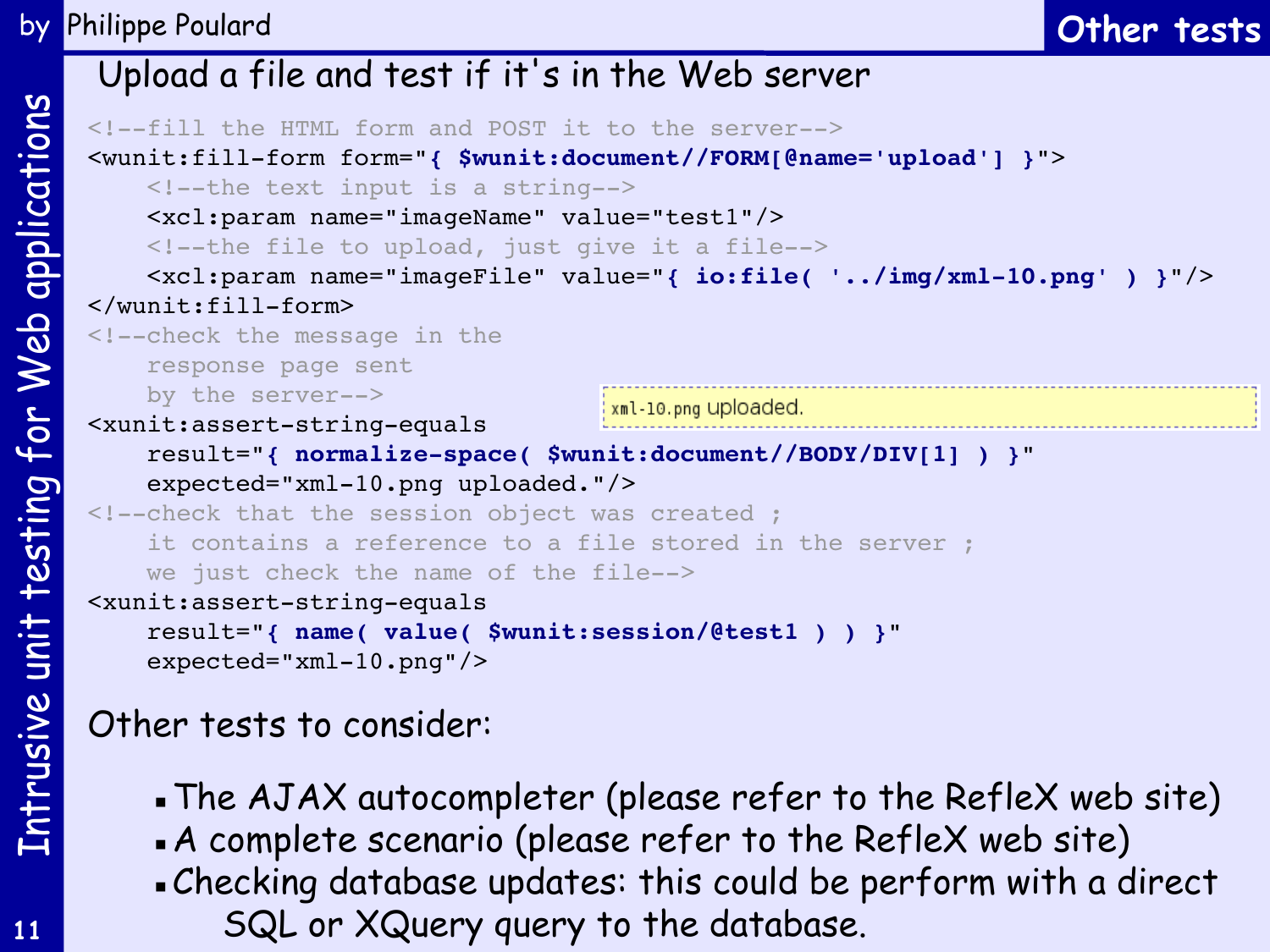**Error report**

Tools for running all the test cases, aggregating the results in a single XML report, and an XSLT styleshet are supplied

|     |                                                  | XUnit report - Web Navigator |              |       |               |                    |
|-----|--------------------------------------------------|------------------------------|--------------|-------|---------------|--------------------|
|     | <b>XUnit report</b>                              |                              |              |       |               |                    |
|     | <b>Test name</b>                                 | <b>Skip</b>                  | <b>Tests</b> |       | <b>Errors</b> | <b>Failure</b>     |
|     | Summary of Web-Gallery tests                     | 0                            |              | (124) | (3)           | (0)                |
| 1/7 | [Web] Welcome page                               |                              |              | 79    | Ω             |                    |
| 2/7 | [Web] Gallery page                               |                              |              | 10    | Λ             |                    |
|     |                                                  |                              |              |       |               | Display sysout     |
| 3/7 | [Web] Upload page                                |                              |              | 4     |               |                    |
|     |                                                  |                              |              |       |               | Display sysout     |
| 4/7 | [Web] Delete page : AJAX                         |                              |              | 9     |               |                    |
|     |                                                  |                              |              |       |               | [Close errors]     |
|     | Node expected :                                  | $ /$ ul[1]                   |              |       |               |                    |
|     | Result node :                                    | /ol[1]                       |              |       |               |                    |
|     | Local name comparison Expected "ul" but was "ol" |                              |              |       |               |                    |
| 5/7 | [Web] Delete page: form                          |                              |              | 6     | Ω             |                    |
|     |                                                  |                              |              |       |               | [Display sysout]   |
| 6/7 | [Web] Delete page : Javascript                   |                              |              | 4     |               |                    |
|     |                                                  |                              |              |       |               | [Display errors]   |
| 7/7 | [Web] Scenario                                   |                              |              | 12    |               |                    |
|     |                                                  |                              |              |       |               | [Display sysout] - |
|     |                                                  | 55                           |              |       |               |                    |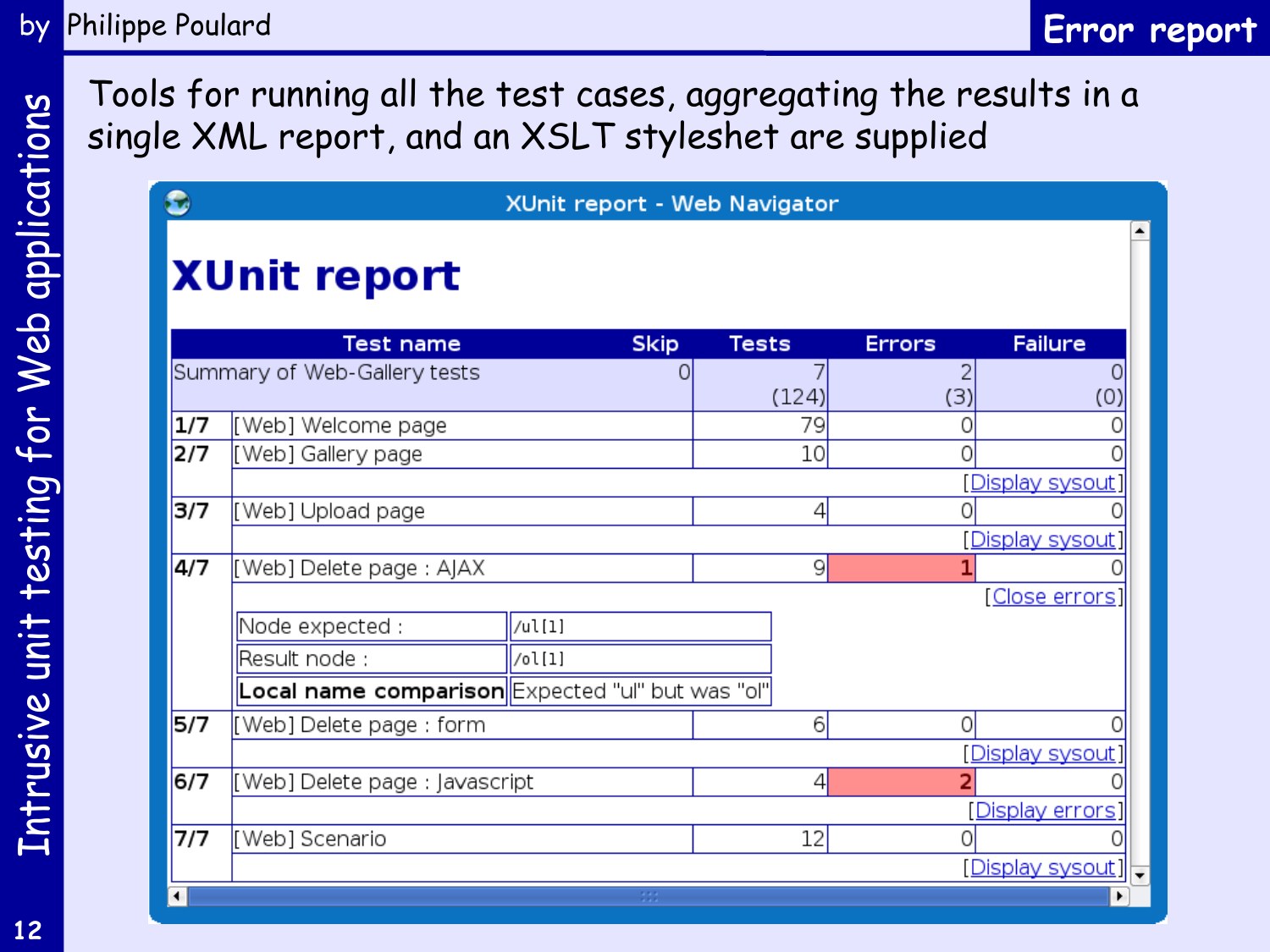▪SSL and certificates:

Could use a dummy certificate server-side

# ▪JNDI support:

Would allow to have a testing environment that includes test databases (SQL, XQuery, etc) that could be initialized by the test suite

Right now: use the production database or duplicate the Web application

▪WUnit/XUnit as an output language for Selenium ?

. A better error report (with HTML rendered fragments in the output)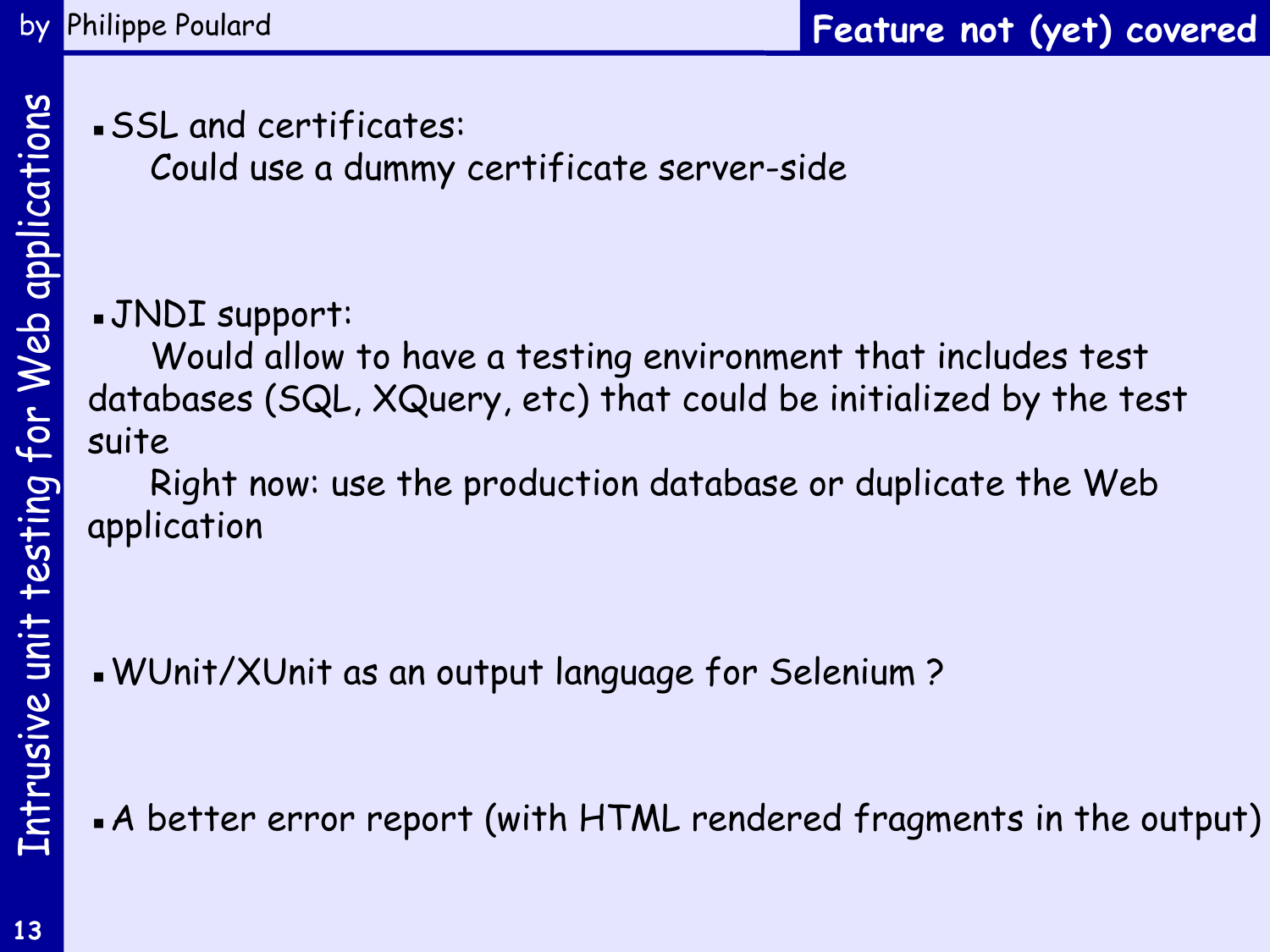**14**

#### by Philippe Poulard

# **References**

#### About the engine

▪Chap 8: "Native XML Programming: Make Your Tags Active" in "Open and Novel Issues in XML Database Applications: Future Directions and Advanced Technologies" (April 2009) ISBN: 978-1-60566-308-1

http://www.igi-global.com/reference/details.asp?ID=33277

## ▪Properties of schema mashups: dynamicity, semantic, mixins, hyperschemas

http://www.balisage.net/Proceedings/html/2008/Poulard01/Balisage2008-Poulard01.html http://hal.inria.fr/docs/00/32/26/61/ANNEX/Bal2008poul061003.pdf

# **Active Tags: Mastering XML with XML**

http://www.idealliance.org/papers/extreme/proceedings/html/2007/Poulard01/EML2007Poulard01.html http://hal.inria.fr/docs/00/17/37/16/ANNEX/eml2007-active-tags.pdf

## **• Active Tags: an XML system for Native XML Programming**  $\leq$

<http://2006.xmlconference.org/programme/presentations/156.html>





Open and

2007 Extreme Markup Languages® a registered trademark of IDEAlliance